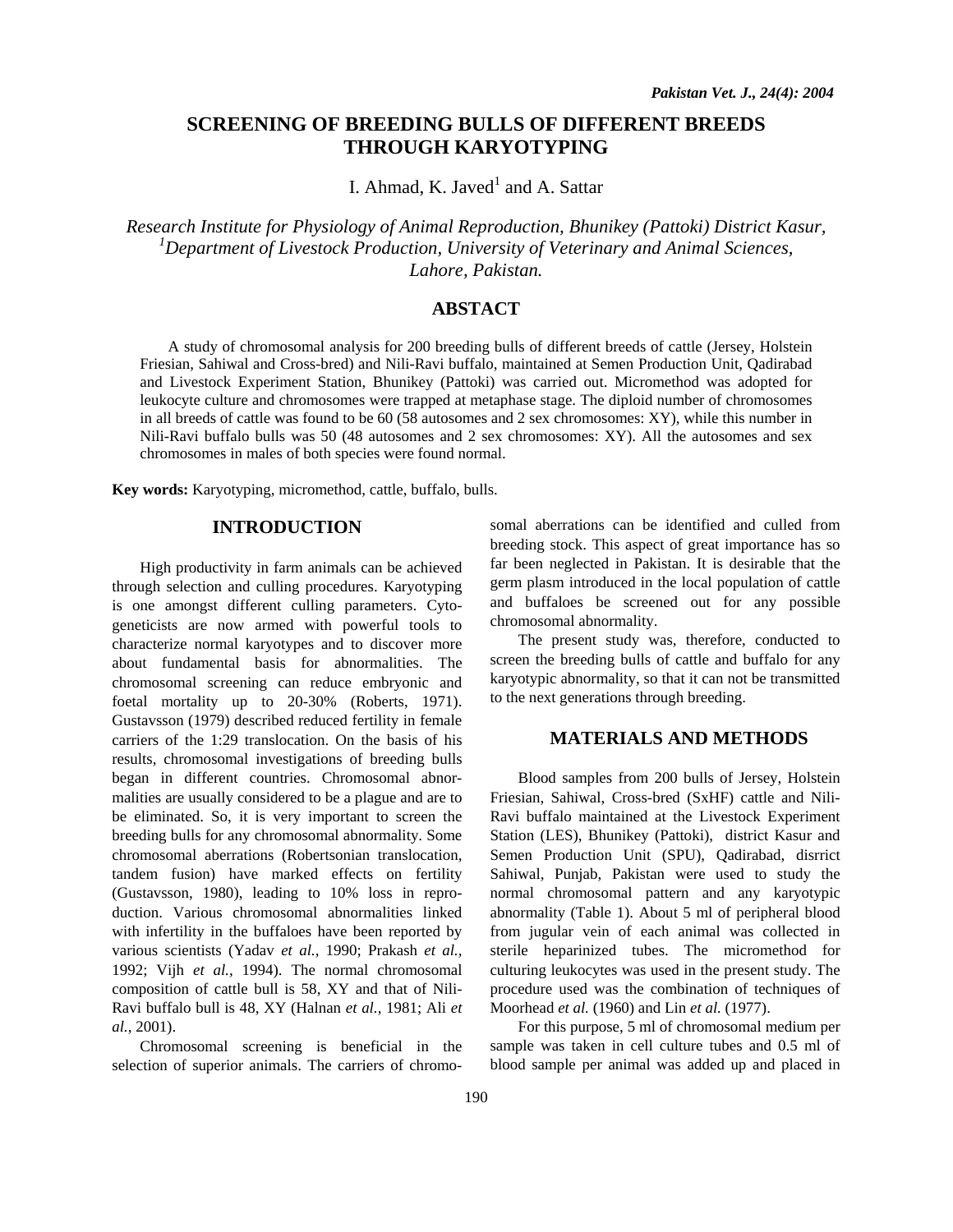| otuu y       |                       |           |       |
|--------------|-----------------------|-----------|-------|
|              | <b>Animals tested</b> |           |       |
| <b>Breed</b> | LES,                  | SPU,      | Total |
|              | <b>Bhunikey</b>       | Qadirabad |       |
| Jersey       | 48                    |           | 48    |
| Holstein     | 80                    |           | 80    |
| Friesian     |                       |           |       |
| Sahiwal      |                       | 56        | 56    |
| Cross-       | 8                     |           | 8     |
| bred         |                       |           |       |
| Nili-Ravi    |                       | 8         | 8     |
| Total        | 136                   | 64        |       |

**Table 1: Detail of animals included in the study** 

incubator at 37°C. After 72 hours, culture tubes were removed from the incubator and 1 ml of cholchicine working solution per tube was added, and kept for 2 hours at 37°C. Then these tubes were centrifuged at 1000 RPM for 10 minutes using Phosphate Buffer Solution (PBS) (one tablet per 100 ml double distilled water) and supernatant was discarded. Two washings were given with PBS solution using 10 ml per tube, discarding the supernatant each time. Then 8 ml of potassium chloride solution (0.075M) was added per tube, shaked well and kept at 37°C for 30-35 minutes. After 35 minutes, 2-3 drops of fixative (1:3 ratio of acetic acid and methanol) per tube was added, shaked well and centrifuged for 10 minutes at 1000 RPM. The supernatant was discarded. Then 2 washings were given with fixative (10 ml/tube/washing), discarding the supernatant each time leaving behind tightly packed cells along with some solution of fixative. Slides were prepared by dropping the droplets of the cell suspension from a height of 4-6 inches on the glass slides with the help of a dropper, air dried and stained with Giemsa stain for 10 minutes. Stained slides were examined under high power phase-contrast microscope to study the chromosome spreads in single cells.

#### **RESULTS AND DISCUSSION**

Studies on chromosomal preparations showed that diploid number of chromosomes in Nili-Ravi buffalo and cattle of all breeds were 50 and 60, respectively. There is wide variation in the diploid number of chromosomes in different breeds of buffaloes (Miyake *et al.,* 1980). Family Bovidae and tribe Bovina has been classified in to three groups: Bovine (cattle), Syncerina (African buffalo) and Bubalina (Asiatic buffalo). Syncerina consists of red and black buffaloes which have 54 and 52 chromosomes, respectively. Bubalina consists of Anoa buffalo (2n=48), Tamarao buffalo (2n=46) and Asmi buffalo which further consists of swamp buffalo  $(2n=48)$ , and river buffaloes  $(2n=50)$ . All buffalo species have different chromosome karyotypes. Karyotypes of Nili-Ravi buffalo bull showed that there were 5 submetacentric and 20 acrocentric pairs (including sex chromosomes). The male has one X chromosome and one Y chromosome, which was one of the smallest acrocentric chromosome.

The present study on Nili-Ravi buffalo bulls showed a similar karyotype to that reported by de-Hondt *et al.* (1989). Toll and Halnan (1976) studied the karyotype of Australian swamp buffalo and reported that the Y chromosome was one of the smallest acrocentric. Gupta and Chaudhri (1978) made similar findings in Murrah buffaloes.

Naqvi and Baig (1994) reported that the Giemsa banded spreads of chromosomes of Nili-Ravi buffalo, trapped at metaphase stage, revealed 2n=50, both in male and female. The male had 48, XY chromosome complement, which is in line with the results of the present study. Ali *et al.* (2001) used different micro and macro methods for culturing lymphocytes of Nili-Ravi breed of buffalo with an incubation period of 94 hours and reported that 2n chromosome number was 50.

The karyotypic analysis of present study for cattle showed that the chromosomes of one cell varied in size, shape and position of the centromere. The 2n diploid number of chromosome was 60. Furthermore, there were 58 autosomes and 2 sex chromosomes in cattle. The sex chromosomes for male, were XY. The Xchromosome was the largest while the Y-chromosome was the smallest, both being submetacentric. However, all the autosomes were acrocentric. It was observed that all the samples tested in the laboratory were normal.

The results obtained in the present study are similar as narrated by earliers workers (Anis *et al.,* 1990; Lioi *et al.,* 1995). Halnan *et al.* (1981) studied the karyotype of Sahiwal, Red Sindhi, Brahman and Santa Gertrodis breeds of cattle and observed that these breeds had 60 chromosomes. Anis *et al.* (1990) reported that all the 58 autosomes were acrocentric.

#### **REFERENCES**

- Ali, S., Z. Ahmad, G. Mohiuddin, P. Akhtar and M. Ashfaq, 2001. Studies on the karyotypes of Nili-Ravi buffalo. Pakistan Vet. J., 21(2): 72-76.
- Anis, M., S. Ali, Z. Ahmad and M. A. Khan, 1990. Studies on the karyotypes of Sahiwal cattle. Pakistan Vet. J., 10 (2): 88-91.